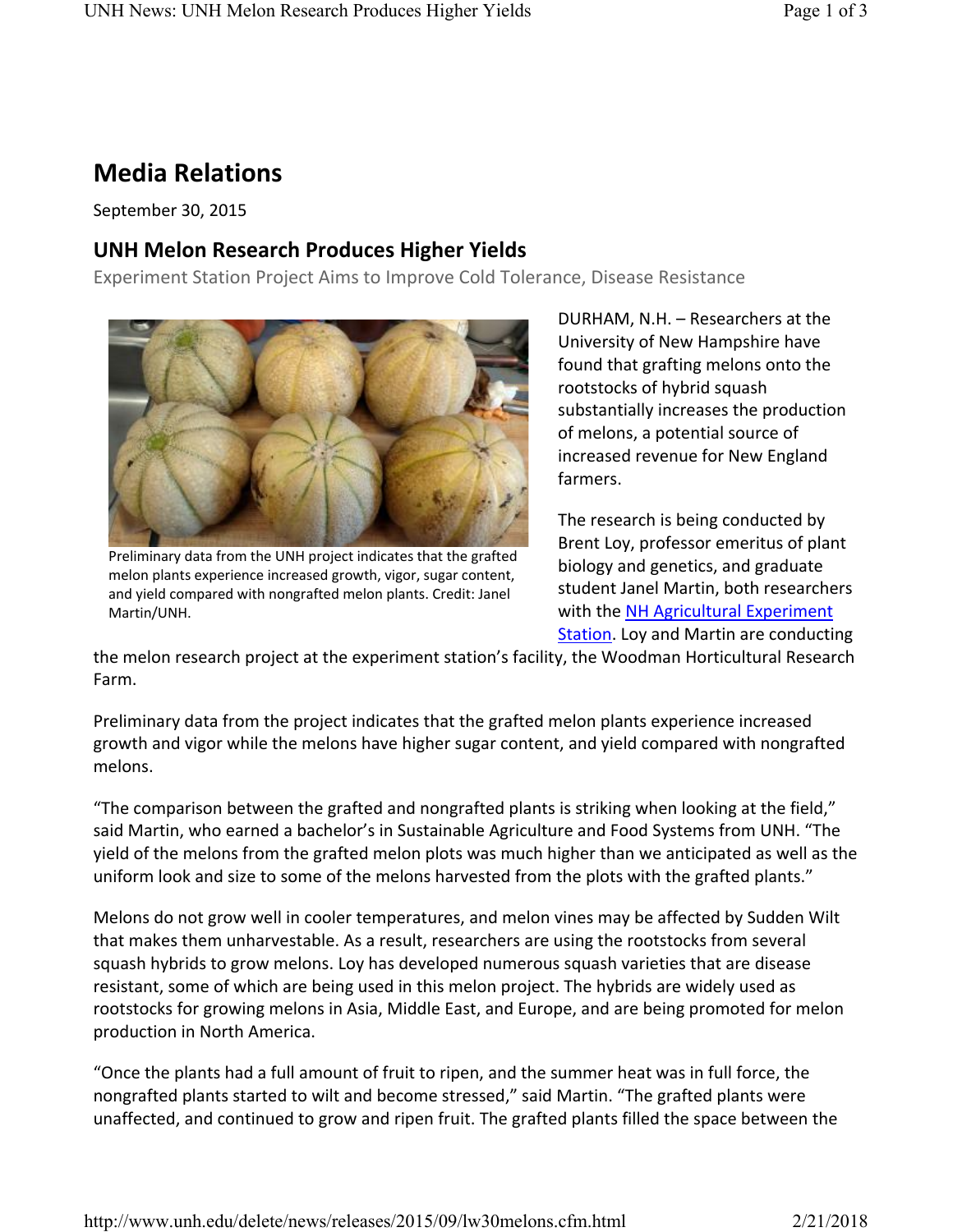rows, which helps the plant to continue to support the ripening fruit as well as block out weeds that try to grow between the rows."

Ultimately, the researchers want to develop an effective system to mitigate Sudden Wilt to assist New England melon growers. Soil borne diseases are hard to combat, and traditional treatment methods have side effects to the health of the soil and are costly to implement. In addition, the cooler New England climate creates a very short window of opportunity to grow warm weather crops such as melons. Little research has been done on growing melons using the grafting method in cooler climates such as New England and in a field setting with varieties that are acceptable to area consumers.

"If we can help increase revenue for farmers, and, at the same time, have local produce that may have a much lower ecological impact, it will be a win-win," Martin said. "I want my research to help create a more sustainable food system that will improve the quality of our food and the quality of life for those who produce and consume it."

This material is based upon work that is supported by the National Institute of Food and Agriculture, U.S. Department of Agriculture, under award number 0233556.

Founded in 1887, the NH Agricultural Experiment Station at the UNH College of Life Sciences and Agriculture is UNH's original research center and an elemental component of New Hampshire's landgrant university heritage and mission. We steward federal and state funding, including support from the USDA National Institute of Food and Agriculture, to provide unbiased and objective research concerning diverse aspects of sustainable agriculture and foods, aquaculture, forest management, and related wildlife, natural resources and rural community topics. We maintain the Woodman and Kingman agronomy and horticultural farms, the Macfarlane Greenhouses, the Fairchild Dairy Teaching and Research Center, and the Organic Dairy Research Farm. Additional properties also provide forage, forests and woodlands in direct support to research, teaching, and outreach.

The University of New Hampshire, founded in 1866, is a world-class public research university with the feel of a New England liberal arts college. A land, sea, and space-grant university, UNH is the state's flagship public institution, enrolling 13,000 undergraduate and 2,500 graduate students.

#### **PHOTOS AVAILABLE FOR DOWNLOAD**

### https://colsa.unh.edu/sites/colsa.unh.edu/files/graftedmelons.JPG

UNH researchers are investigating the use of rootstocks from several squash hybrids for grafting melons. Here juvenile melons are grafted on hybrid squash root stocks. Credit: Janel Martin/UNH.

### https://colsa.unh.edu/sites/colsa.unh.edu/files/martin.jpg

Graduate student Janel Martin said she wants her research to help create a more sustainable food system that will improve the quality of our food and the quality of life for those who produce and consume it.

Credit: Brent Loy/UNH.

### https://colsa.unh.edu/sites/colsa.unh.edu/files/melons.jpg

Preliminary data from the UNH project indicates that the grafted melon plants experience increased